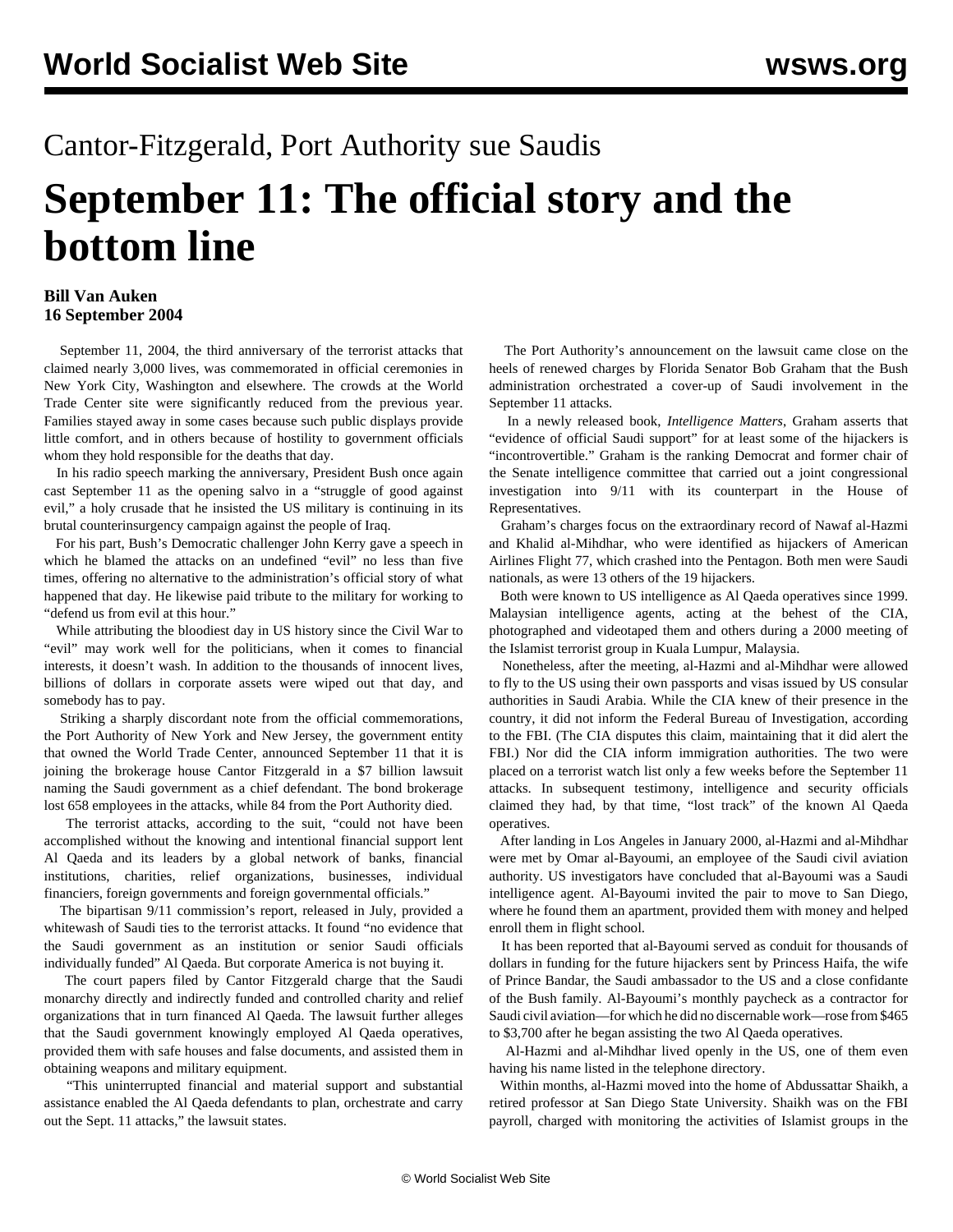## **White House intercedes for FBI informant**

 In his book, Senator Graham writes that the FBI concealed from the joint congressional committee the fact that its paid informant, Abdussattar Shaikh, had established a close personal relationship with the two hijackers. (Shaikh is reported to have confirmed that al-Bayoumi was a Saudi intelligence agent). When the committee staff discovered Shaikh's role and the committee issued a subpoena to question him under oath, the FBI and Attorney General John Ashcroft refused to serve the subpoena.

 Graham in his book cites a memo that a senior FBI official wrote to him and the Republican co-chair of the intelligence panel, Rep. Porter Goss, a Florida Republican, declaring, "the administration would not sanction a staff interview with the source [Shaikh]. Nor did the administration agree to allow the FBI to serve a subpoena or a notice of deposition on the source."

 Graham writes that this was the only time he had ever heard of the FBI refusing to serve a congressional subpoena. He comments: "We were seeing in writing what we had suspected for some time: the White House was directing the cover-up."

 Nor was this the only evidence of a cover-up. When the congressional panel released the report on its investigation, 28 pages were classified on the orders of the White House, their contents blacked out. All of the material dealt with the Saudi role in 9/11.

 Then there was the extraordinary action taken by the Bush administration in the immediate aftermath of the September 11 attacks, allowing chartered planes to ferry some 140 prominent Saudis—including at least a dozen of Osama bin Laden's relatives—to Boston for evacuation to Saudi Arabia. The pick-up flights were organized at a time when all non-military and non-emergency aviation had been grounded by government order. Bin Laden's relatives were allowed to leave the country with little or no questioning by the FBI.

 Why the extreme measures taken to deflect any investigation into the Saudi connection to the terrorist attacks?

 Many—most prominently Craig Unger in his book *House of Saud, House of Bush* and Michael Moore in his film *Fahrenheit 9/11*—have highlighted the intricate web of political and financial ties that bind the Bush family to Saudi interests. These are undoubtedly real—there is ample evidence that Saudi money underwrote George W. Bush's failed business ventures—and played a significant role in the administration's political calculations.

 Others have pointed to the strategic role played by Saudi oil in the US economy. Again, this is clearly a major consideration within US ruling circles, where there is little stomach for a policy that could further destabilize the crisis-ridden Saudi monarchy.

 But there is another, and more immediately compelling reason for suppressing any investigation into the Saudi connection. It inevitably raises two questions: Why would Saudi intelligence assist the 9/11 hijackers; and, given its longstanding and intimate ties to the CIA, how could it be that its actions were unknown in Washington?

 The nature of the ties between the Saudi and US intelligence establishments merit closer scrutiny. They were solidified in the USbacked war against the pro-Soviet regime in Afghanistan, beginning in 1979 and continuing through the 1980s. The US poured billions of dollars in arms and financing into this war, most of it funneled through the ISI, the Pakistani intelligence agency.

 The Saudi regime established what amounted to a matching fund for the anti-Soviet guerrillas, many of whom were brought to Afghanistan by

Islamist forces in the Middle East. Osama bin Laden served as the Saudi regime's personal emissary in this cause, helping to organize, train and equip Arab volunteers for the Afghan war.

 The movement now known as Al Qaeda was spawned through the interaction of these three intelligence agencies—the CIA, the ISI and the Saudis.

 The Saudi connection to Al Qaeda clearly remained intact. As for Pakistan's ISI, immediately after September 11, it was reported by the *Times of India* that its chief, Gen. Mahmud Ahmed, had ordered \$100,000 wired from Dubai to the Florida bank account of hijacker Mohamed Atta. Other reports quoted FBI officials as confirming the Ahmed-Atta connection.

 Curiously, the very morning that the hijacked passenger planes were crashing into New York's Twin Towers, Gen. Ahmed was attending a Capitol Hill breakfast meeting hosted by Senator Graham and Rep. Goss. (The Republican congressman and former CIA agent is now the Bush administration's nominee for CIA director.) The general returned to Pakistan on an abortive US-dictated mission to pressure the Taliban government in Afghanistan to extradite Osama bin Laden. He was removed from his post shortly thereafter.

 The 9/11 commission, like the congressional panel that Graham cochaired, chose not to deal with the role played by Gen. Ahmed—as well as other senior members of the Pakistani military—as Al Qaeda patrons.

 In his book, Senator Graham himself poses the question of why the congressional committee was denied access to the San Diego FBI informant. "The most obvious answer is that the informant was a big embarrassment," he writes. "Was the informant using the FBI? Was the FBI's informant program so shallow that the Bureau didn't discover that its own informant was personally close to these hijackers?"

 He then goes on to suggest in deliberately obscure terms a "far more damning possibility" that could explain the government's intervention: "...perhaps the informant did know something about the plot that would be even more damaging were it revealed, and that this is what the FBI is trying to conceal."

 What "damning" information about the 9/11 conspiracy could the informant have known? Graham does not answer his own question. Was it the involvement of the Saudi government? Or was it that elements within the US state apparatus knew of plans for an impending hijacking and allowed them to go forward?

 Would not the arrival of two young Saudis, speaking next to no English and enrolling in flight school, have merited a mention to Shaikh's FBI handlers, who reportedly met with him as the future hijackers sat in the next room?

 Three years after the attacks, no one has been held accountable for what on its face is the most catastrophic failure of national security and intelligence in US history. The question is: Was it a failure, or was a decision taken to permit a terrorist attack on US soil in order to provide the pretext for implementing plans for wars abroad and repressive policies at home that had been drawn up well in advance of September 11, 2001?

 Given the still unexplained refusal of FBI headquarters to heed urgent memos from local offices in Phoenix and Minneapolis about Islamist immigrants taking flight training and direct warnings of the danger of terrorist hijackings, the lack of any serious response from the Bush administration to both external and internal warnings of imminent Al Qaeda attacks on US soil, and the de facto stand-down of US air defense forces on the day of the attack, the least plausible explanation for the Bush administration's sabotage of the 9/11 investigations is one that excludes government complicity in the events of that day.

 The Bush administration has dismissed Graham's account of the suppression of any investigation into Saudi ties to 9/11 as "bizarre conspiracy theories."

For his part, Kerry released a pro-forma statement calling for an